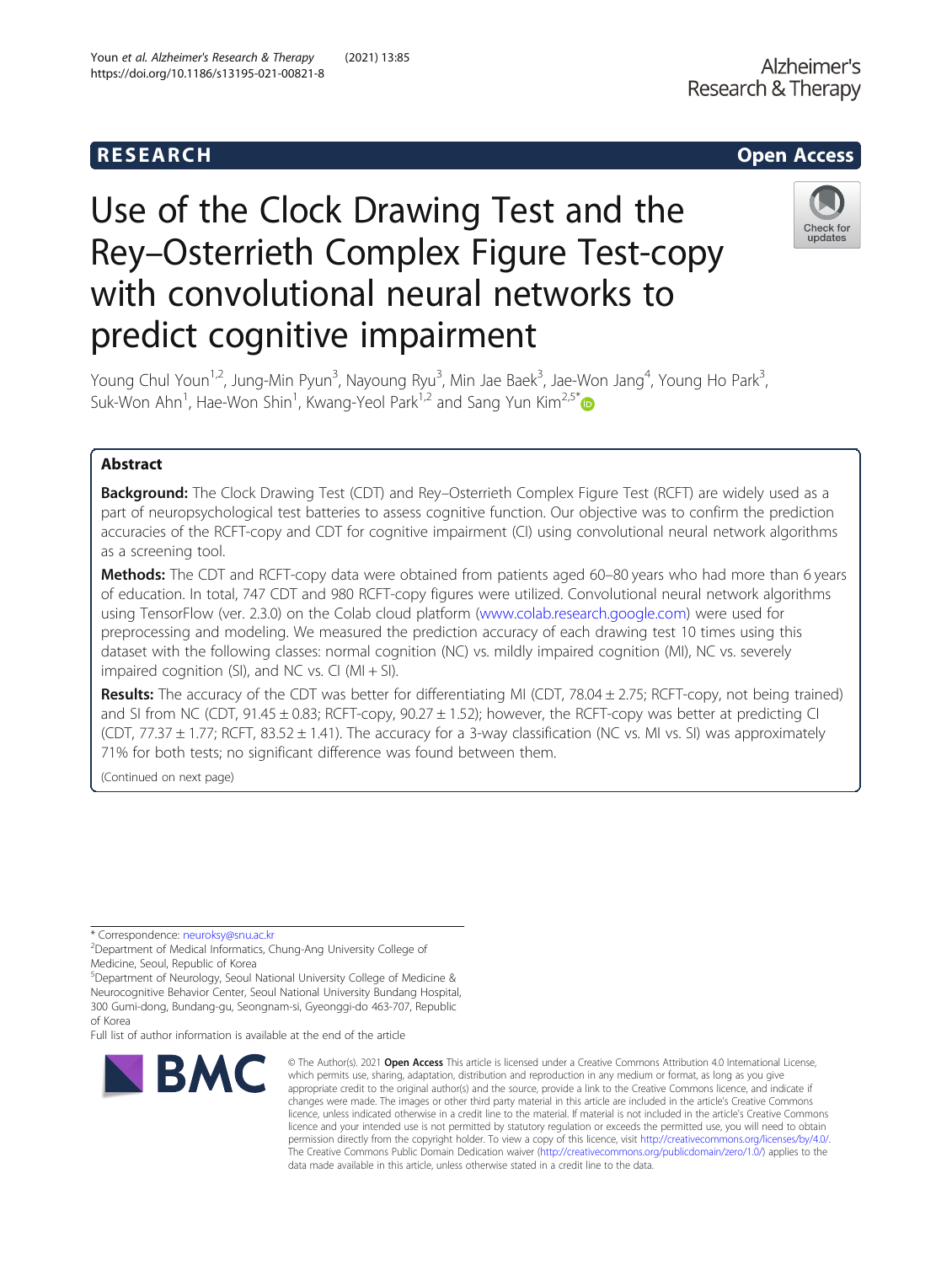#### (Continued from previous page)

**Conclusions:** The two drawing tests showed good performance for predicting severe impairment of cognition; however, a drawing test alone is not enough to predict overall CI. There are some limitations to our study: the sample size was small, all the participants did not perform both the CDT and RCFT-copy, and only the copy condition of the RCFT was used. Algorithms involving memory performance and longitudinal changes are worth future exploration. These results may contribute to improved home-based healthcare delivery.

Keywords: Clock Drawing Test, Cognitive impairment, Convolutional neural network, Machine learning, Rey-Osterrieth Complex Figure Test, TensorFlow

### Background

There is a growing interest in the use of artificial intelligence in clinical practice  $[1-3]$  $[1-3]$  $[1-3]$  $[1-3]$ . Efforts are underway for the prediction and diagnosis of prodromal or early-stage dementia [\[4](#page-5-0)–[7](#page-5-0)] at home and in clinical settings [\[8](#page-5-0), [9](#page-5-0)].

Performing a cognitive assessment is essential for establishing an objective diagnosis in patients with cognitive complaints [[10\]](#page-5-0). Most of the currently used screening tools have been constructed based on neuropsychological tests. The Rey–Osterrieth Complex Figure Test (RCFT) is widely used by neuropsychologists to assess cognitive function. The test was first developed by Rey in 1941 [\[11](#page-5-0)] and has proved to be a useful tool for analyzing visuospatial construction, perceptual organization, and visual memory in clinical evaluations and research studies [[12\]](#page-5-0). Patients with parieto-occipital lesions, especially on the right side, have difficulties in spatial organization while drawing, probably because of visual disorientation [\[13](#page-5-0)]. Patients with frontal lobe damage show impairment in programming abilities with respect to figure reproduction [\[14](#page-5-0), [15\]](#page-5-0). Patients with early-stage Alzheimer's disease (AD) perform poorly on this test [\[16](#page-6-0)]. Seo et al. showed that that the copy condition of the test was associated with spatial organization and planning, and it significantly predicted the conversion to pre-MCI or MCI [\[17\]](#page-6-0). The salience of visuospatial and organizational skills as evaluated by the copy condition of the RCFT differs according to the level of intelligence [\[18](#page-6-0)]. To obtain a more quantitative value for the accuracy of a participant's drawing, many researchers use the RCFT based on the Osterrieth scoring criteria to diagnose cognitive impairment (CI) [\[19\]](#page-6-0).

The Clock Drawing Test (CDT) is also widely used as a screening test for patients with dementia because it is easy to use and reflects a variety of cognitive functions, including visuospatial function, frontal lobe execution, and memory (of clock-related concepts). The CDT requires a participant to draw the hour and minute hands of the clock to show the time "11:10". In patients with frontal lobe dysfunction, abstract thinking is compromised, which makes them prone to stimulus-bound errors wherein they process information at a more perceptual level than at a semantic level. Thus, they have difficulty recording "10" as "2", and since "10" is adjacent to "11", their attention is pulled toward the "10", and they set the minute hand to "10" instead of "2" [[20,](#page-6-0) [21](#page-6-0)]. Studies related to dementia have reported that the CDT is useful in the screening of cognitive impairment [[22](#page-6-0), [23\]](#page-6-0) and that it can be used for screening MCI [[11\]](#page-5-0). The CDT has a variety of scoring systems [[24\]](#page-6-0). Among them, the Consortium to Establish a Registry for Alzheimer's Disease CDT [[25\]](#page-6-0) is known to be the simplest method with a high diagnostic efficiency [\[26](#page-6-0)].

Detecting the severity of dementia is important for clinical and research purposes, and the Clinical Dementia Rating Scale (CDR) is one of the most commonly used tools for this assessment. The CDR comprises the global and sum of boxes (SOB) scores. The CDR-SOB score is considered a more detailed quantitative index than the global score and provides more information regarding patients with mild dementia. Previous studies have shown that the CDR-SOB scores may have the potential for discriminating between patients with MCI and those with very early stage AD dementia who are assigned a global CDR score of 0.5. Patients with MCI were assigned a CDR-SOB score of  $1.8 \pm 0.8$ , and those with very mild AD were assigned a CDR-SOB score of  $3.0 \pm 0.8$  [\[27](#page-6-0)]. O'Bryant et al. classified the severity of dementia (normal to severe) based on SOB scores (0–18). In their system, a CDR-SOB score of 0 indicated normal cognition, 0.5–2.5 indicated suspicious damage, and 3.0– 4.0, indicated very mild dementia [[28\]](#page-6-0). Our database did not contain clinical information such as that regarding MCI or dementia, which is why the participants in this study were classified as having normal, mild, and severe CI based on the CDR-SOB score. However, unlike O'Bryant et al., we arbitrarily classified the degree of cognitive impairment: normal cognition (NC), 0–1.5; mild impairment of cognition (MI), 2.0–3.5; and severe impairment of cognition (SI), 4-.

Several studies have demonstrated that a digital CDT of a limited number of participants was able to differentiate patients with AD and other dementia syndromes from healthy controls using machine learning [[29,](#page-6-0) [30](#page-6-0)]. However, digital CDT requires special equipment, and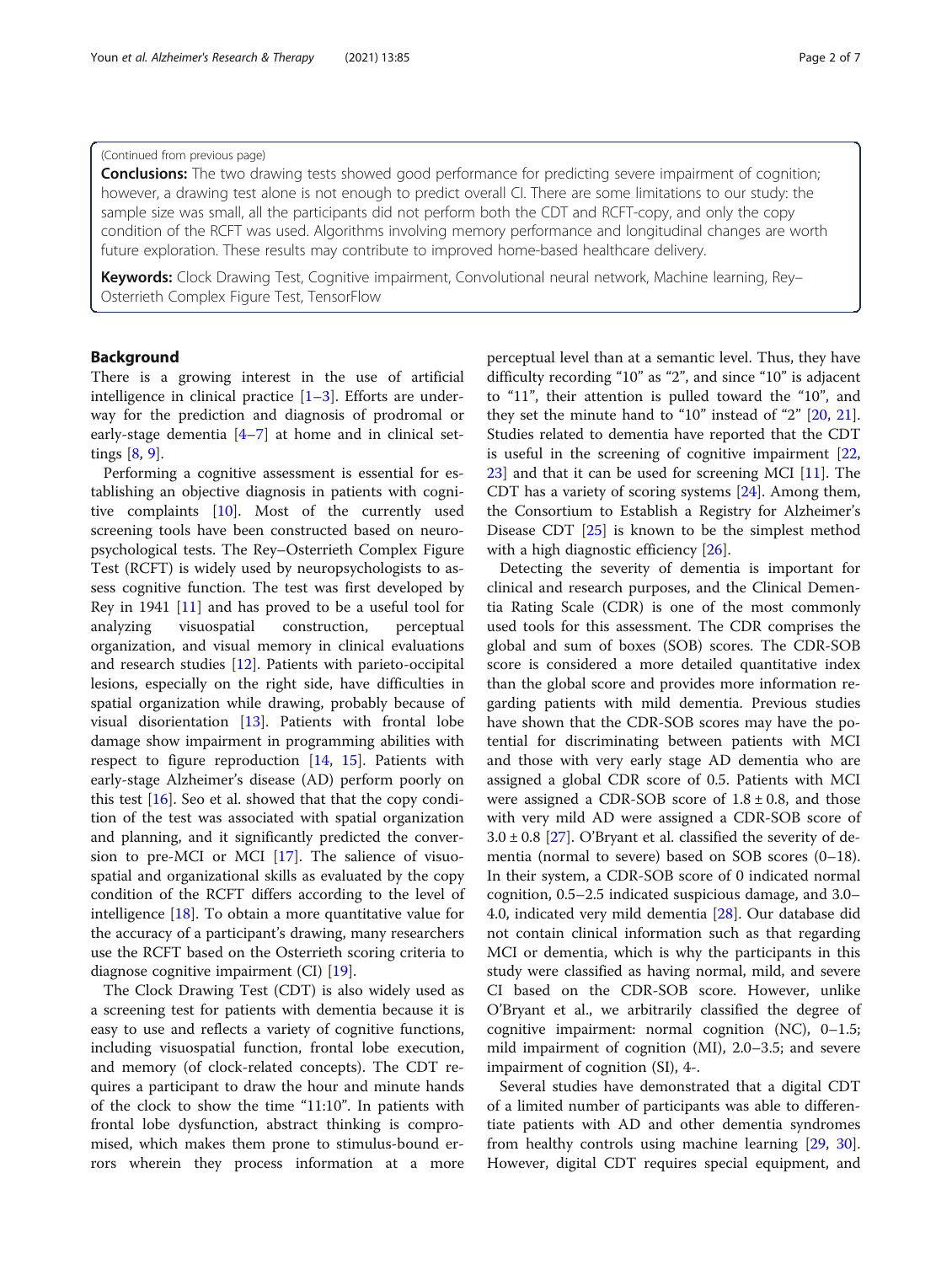in deep learning, a greater amount of data with a good quality yields better result. Therefore, we predicted CI with deep learning based on a greater amount of drawing test data than that analyzed in previous studies. We investigated whether the CDT and RCFT can be used as screening tests to predict CI using convolutional neural network (CNN) algorithms. We also investigated whether the CDT, which measures various cognitive functions, was better than the RCFT in predicting CI. Our objective was to evaluate the prediction accuracies of these two tests for CI and compare them.

## Methods

#### Dataset

Anonymous neuropsychological data from Jan. 2018 to Sep. 2020 at the Memory Clinics at Seoul National University Bundang Hospital and Chung-Ang University Hospital were retrospectively collected. The RCFT-copy and CDT figures that were drawn by patients aged 60– 80 years with more than 6 years of education were selected. There were a total of 747 CDT and 980 RCFTcopy figures.

The original RCFT [\[11\]](#page-5-0) and CDT were conducted by trained psychologists in the neurology outpatient testing room. The participants were given an A4 size paper and a pencil and instructed to copy the "Rey complex figure" and/or draw a "clock" indicating the time "11:10." During the CDT, the following instructions were given: "You have to draw a clock. Draw a circle first and write all the numbers in it." After the patients wrote the numbers, they were instructed as follows: "Now draw hands on the clock to indicate the time 11:10." Test participants were clinically classified by dementia-specialized clinicians based on the CDR-SOB score into the following groups: normal cognition (NC), 0–1.5; mild impairment of cognition (MI), 2.0–3.5; and severe impairment of cognition  $(SI)$ , 4-  $[28]$  $[28]$ .

#### Model training and statistical analyses

The datasets of the CDT and RCFT-copy figures were organized into four classes: NC vs. MI, NC vs. SI, NC vs. CI (MI+SI), and NC vs. MI vs. SI. The datasets were prepared for three 2-way evaluations and one 3-way evaluation with respect to each CDT and RCFT-copy figure. The 2-way classifications for differentiating MI, SI, or CI from NC were performed in the CDT and RCFT datasets. The 3-way classification differentiated NC, MI, and SI in both the datasets.

All the algorithms were performed on the Colab cloud platform [\(www.colab.research.google.com](http://www.colab.research.google.com)). To model each algorithm, the dataset was subjected to the following preprocessing steps. As the dataset was relatively small number for machine learning, we augmented the image data. We made a replica image with a 10% height

reduction and another one with a 10% width reduction, compared to each original drawing. All the images including the original drawing and two replicas were placed in a 600-dpi template.

TensorFlow (ver. 2.3.0) on Colab, which is a commonly used open-source, Python-based software library for machine learning developed by Google was used for preprocessing and modeling [\[31\]](#page-6-0). As an example, the code that predicted CI in the RCFT-copy dataset is given in the [Supplementary Table.](#page-5-0) We imported the data in the ".png" format and used the "validation\_split" function from "tf.keras.preprocessing.image\_dataset\_from\_ directory" to randomly split the data into training and test datasets. The training data size was 70%, which indicated the percentage of the data to be withheld for training; the validation dataset was thus composed of the remaining 30% of the data. The features were normalized with "tensorflow.keras.layers.experimental.preprocession.Rescaling(1./255)." We implemented data augmentation with "RandomZoom" and "RandomRotation" using "experimental Keras Preprocessing Layers." This artificial neural network consists of five convolutional and maxpooling layers, and a dropout layer was inserted before connecting it to a fully connected neural network. The dropout rate was 0.2–0.3; therefore, 2–3 out of 10 weights were connected to the next layer to prevent overfitting. The cost was calculated using "Sparse\_Categorical\_Crossentropy" and minimized by means of the "adam" optimizer method. Model training was performed with a batch size of 20 and 40–72 epochs, depending on the dataset. During model training, optimal dropout rates and epochs were found and adjusted. After the dropout rate and epochs were defined, we obtained the average prediction accuracy based on 10 trials.

#### Results

Demographic and clinical characteristics including age, education level, and Mini-Mental Status Examination scores of the CDT and RCFT-copy datasets are given in Table [1.](#page-3-0) No differences in age and education levels were found among the NC, MI, and SI groups in the CDT and RCFT-copy datasets  $(p > 0.05)$ .

The CDT was more accurate in differentiating MI (CDT,  $78.04 \pm 2.75\%$ ; RCFT, not being trained) and SI from NC (CDT, 91.45 ± 0.83%; RCFT, 90.27 ± 1.52%) (Table [2](#page-3-0)); however, the RCFT-copy was better at predicting CI (CDT,  $77.37 \pm 1.77$ %; RCFT,  $83.52 \pm 1.41$ %). The accuracy of the 3-way classification (NC vs. MI vs. SI) was approximately 71% (Fig. [1](#page-4-0)).

# **Discussion**

The algorithm for predicting CI was more accurate in the RCFT-copy dataset than in the CDT dataset, but the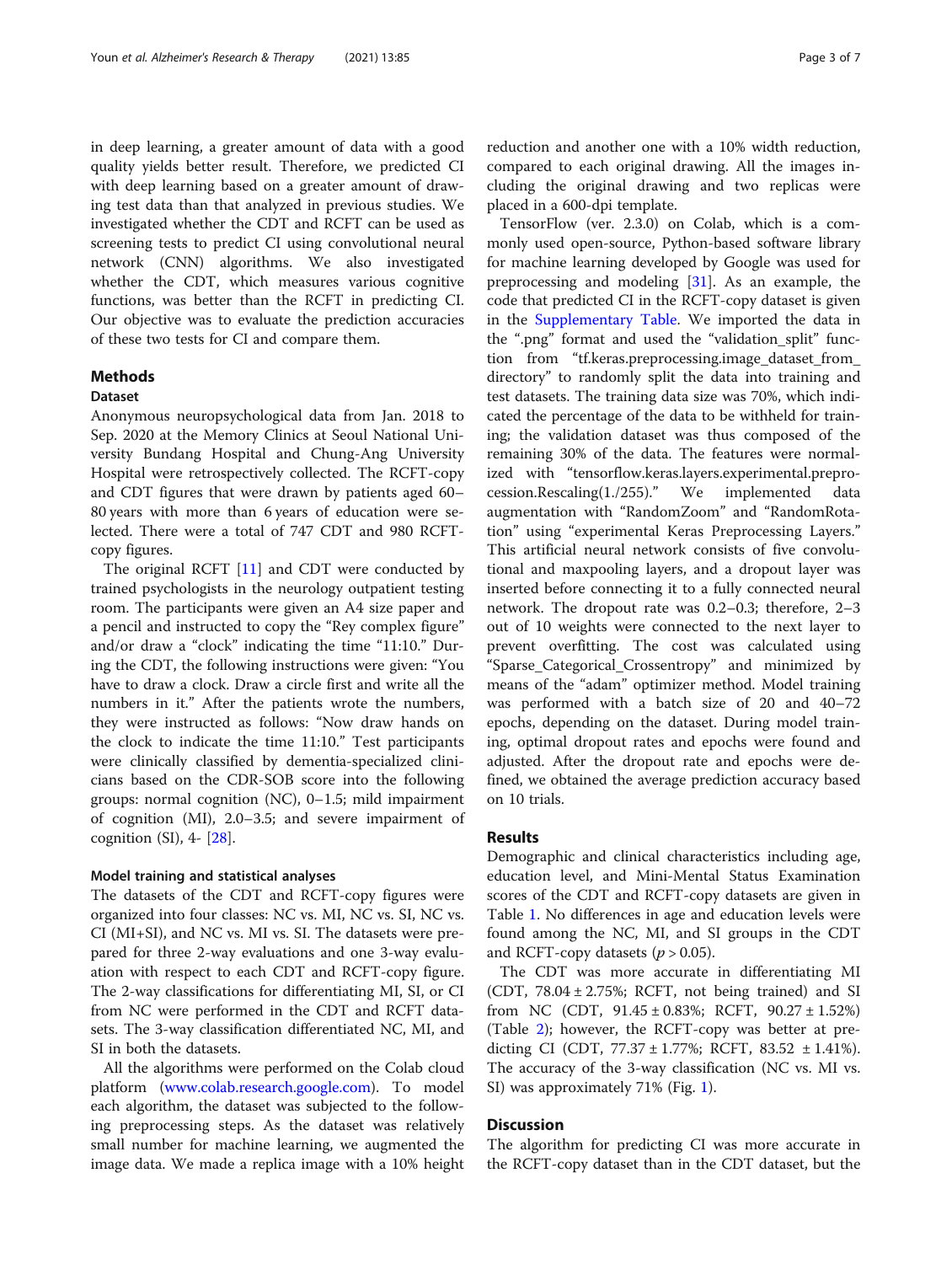|            |                            | <b>NC</b>      | ΜI             | SI             | <b>Total</b> |
|------------|----------------------------|----------------|----------------|----------------|--------------|
| <b>CDT</b> | No. of participants        | 454 (60.8%)    | 179 (24.0%)    | 114 (15.3%)    | 747          |
|            | Age (years $\pm$ SD)       | $69.1 \pm 7.6$ | $70.5 + 7.7$   | $72.8 \pm 7.5$ |              |
|            | Education (years $\pm$ SD) | $11.6 \pm 3.2$ | $11.2 \pm 3.9$ | $10.5 + 4.2$   |              |
|            | <b>MMSF</b>                | $26.0 \pm 3.1$ | $24.4 \pm 2.3$ | $21.9 \pm 2.9$ |              |
| RCFT-copy  | No. of participants        | 411 (41.9%)    | 367 (37.4%)    | 202 (20.6%)    | 980          |
|            | Age (years $\pm$ SD)       | $70.2 \pm 7.8$ | $70.2 \pm 7.2$ | $72.7 \pm 6.1$ |              |
|            | Education (years $\pm$ SD) | $11.9 \pm 3.5$ | $11.2 \pm 3.7$ | $10.5 + 3.4$   |              |
|            | <b>MMSE</b>                | $26.2 \pm 3.2$ | $24.5 \pm 2.4$ | $21.7 \pm 2.8$ |              |

<span id="page-3-0"></span>Table 1 Demographic and clinical characteristics according to cognition status based on the CDT and RCFT-copy

CDT, clock drawing test; RCFT, Rey-Osterrieth Complex Figure Test; NC, normal cognition; MI, mild impairment of cognition; SI, severe impairment of cognition

algorithm for predicting MI in the RCFT-copy dataset had not being trained. However, at other levels of cognitive impairment, namely the prediction of SI in a 2-way classification and MI and SI in a 3-way classification, the two tests were nearly equal in their predictive accuracy in both the CDT and RCFT-copy datasets. We had expected the CDT to be superior to the RCFT-copy in predicting CI; this is because the RCFT-copy simply evaluates visual constructional function based on the copying of the figure, whereas the CDT not only evaluates visual constructional function and clock semantics but also the inhibitory function [[20\]](#page-6-0). The CDT was thought to be more advantageous for evaluating various aspects of cognitive function. However, there was no difference between the two tests in distinguishing MI and SI from NC in the 3-way classification. Rather, the RCFT was better at distinguishing CI (including MI and SI) from NC in the 2-way classification. A voxel-based morphometric study that evaluated the relationship between the RCFT and brain volume showed that the RCFT score and the right caudate nucleus volume were positively correlated [[32](#page-6-0)]. Therefore, in addition to visuospatial function evaluation, the RCFT may be used to evaluate frontal executive function. Another study found that poor copy scores in the RCFT were associated with greater beta amyloid burden in the frontal area on C-Pittsburgh B positron emission tomography/computed tomography and F-FC119S positron emission tomography/computed tomography [[33\]](#page-6-0). These studies have shown that the RCFT is associated with cognitive functions other than the visual constructional function.

In our study, the prediction of SI in the validation dataset had an accuracy greater than 90%; however, the accuracy of differentiating between MI and NC was less than 80%. A slight cognitive decline was difficult to detect using the CDT. Moreover, the algorithm predicting MI in the RCFT-copy dataset was not well-trained. For differentiating MI from NC in a 2-way classification of the RCFT-copy dataset, the algorithms' accuracy was only approximately  $\sim$  55% and too variable; we did not consider this to be meaningful training, because a probability of approximately 50% exists even at random. However, it was better at predicting CI than the CDT algorithm was. Since prediction with RCFT-copy using the

**Table 2** Mean accuracies of the CDT and RCFT-copy for the prediction of cognitive impairment

|            | No. of images                     | No. of images training: validation dataset | Mean accuracy of validation dataset (%) |
|------------|-----------------------------------|--------------------------------------------|-----------------------------------------|
| <b>CDT</b> | NC vs Cl<br>(1362:879)            | 1569:672                                   | $77.37 \pm 1.77$                        |
|            | NC vs MI (1362:537)               | 1330:569                                   | $78.04 \pm 2.75$                        |
|            | NC vs SI<br>(1362:342)            | 1193:511                                   | $91.45 \pm 0.83$                        |
|            | NC vs MI vs SI<br>(1362:537:342)  | 1569:672                                   | $71.06 \pm 0.75$                        |
| RCFT-copy  | NC vs Cl<br>(1233:1707)           | 2058:882                                   | $83.52 \pm 1.41$                        |
|            | NC vs MI<br>(1233:1101)           | 1634:700                                   | <b>NT</b>                               |
|            | NC vs SI<br>(1233:606)            | 1288:551                                   | $90.10 \pm 1.33$                        |
|            | NC vs MI vs SI<br>(1233:1101:606) | 2058:882                                   | $71.50 \pm 1.16$                        |

CDT, clock drawing test; RCFT, Rey-Osterrieth Complex Figure Test; NC, normal cognition; MI, mild impairment of cognition; SI, severe impairment of cognition; NT, not being trained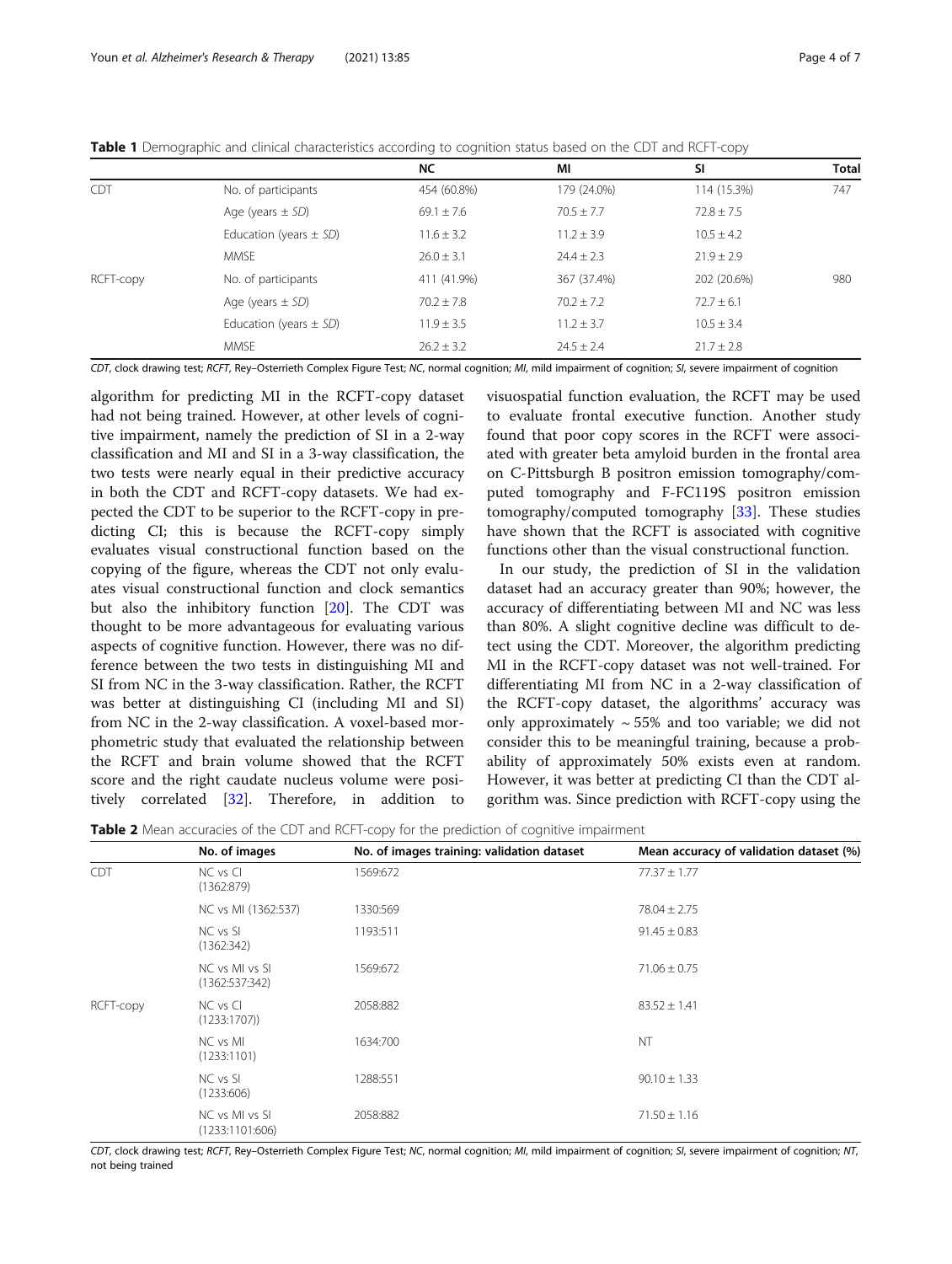<span id="page-4-0"></span>

MI dataset did not show a good accuracy, it can be expected that the prediction of CI in a CI dataset that includes this MI dataset will not be accurate. Even if the MI prediction did not have a good accuracy, the algorithm using the CI dataset would produce different features with different weights, leading to better results than expected. However, we were unable to figure out what features the machine extracts and how much weight it gives to them.

There is a limitation in directly comparing the RCFTcopy and CDT machine learning algorithms as not all the participants performed both tests; only 91.7% (685/ 747) of the participants in the CDT dataset and 94.2% (923/980) of those in the RFCT-copy dataset had performed both tests. Overall, the two algorithms that predict CI seemed to have worked well. However, as the RCFT-copy algorithm could not be trained to select a patient with MI, the CDT algorithm seemed relatively advantageous.

Age and education have a strong effect on the performance in these tests [[34,](#page-6-0) [35](#page-6-0)]. Most of the available norms provide either percentile scores/means and standard deviations for age-defined classes. However, in this study, age and educational levels were not included in the algorithm. We selected participants according to age and education levels; their age ranged from 60 to 80 years, as changes in cognitive function are expected in this age range, and they had more than 6 years of formal education (to minimize the impact of a low level of education on the performance in the drawing tests). If more

substantial data could have been obtained, it would have been possible to predict CI based on the variables of age and education level.

We found that the machine learning algorithms based on the RCFT-copy and CDT datasets worked well in terms of predicting CI. Although the two drawing tests alone cannot sufficiently predict CI cross-sectionally, detecting changes in cognition using a longitudinal dataset is worth future exploration. It should be noted that the drawing test alone does not substitute for formal neuropsychological tests to predict overall CI. This study suggests the potential for home-based care services using drawing test algorithms to monitor or screen for CIs.

# Limitations

There are several limitations to our study. The small sample size may limit the generalizability of our findings. All the participants did not perform both the CDT and RCFT-copy, which can limit the direct comparison of the two tests. In this study, only the copy condition of the RCFT was used. The RCFT consists of the copy and visual memory recall (immediate and delayed recall) conditions; memory performance is important for the screening of CI. Therefore, including the delayed recall condition of the RCFT in future studies may help in better prediction of CI. The memory recall condition of the RCFT is thought to require a more complex machine learning model; this approach will be attempted in our future research.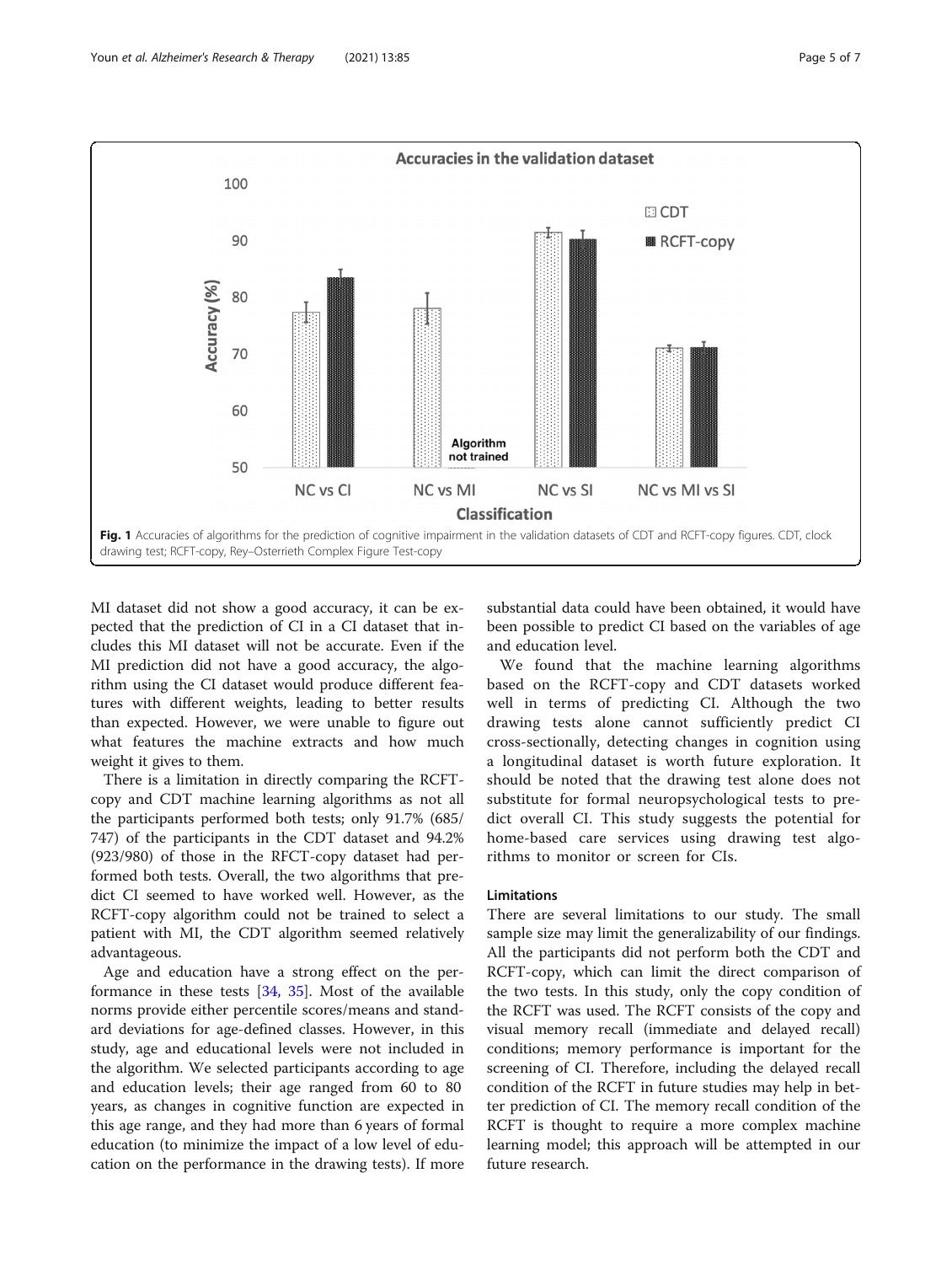# <span id="page-5-0"></span>Conclusions

The CDT and RCFT-copy showed good performance for predicting SI; however, drawing tests alone are not enough to predict overall CI. Results from drawing tests and CNN algorithms can help improve home-based healthcare delivery. Algorithms involving memory performance and longitudinal changes are worth exploring in future studies.

#### Abbreviations

AD: Alzheimer's disease; CDT: Clock drawing test; RCFT: Rey–Osterrieth Complex Figure Test; RCFT-copy: Rey–Osterrieth Complex Figure Test-copy; CNN: Convolutional neural network; MCI: Mild cognitive impairment; NC: Normal cognition; MI: Mild impairment of cognition; SI: Severe impairment of cognition; CI: Cognitive impairment; CDR: Clinical Dementia Rating Scale; SOB: Sum of Boxes

#### Supplementary Information

The online version contains supplementary material available at [https://doi.](https://doi.org/10.1186/s13195-021-00821-8) [org/10.1186/s13195-021-00821-8.](https://doi.org/10.1186/s13195-021-00821-8)

Additional file 1: Supplementary Table. The codes for prediction of the cognitive impairment with the two drawing test.

#### Acknowledgements

The authors wish to thank Jaeyoung Youn (Department of Korean Medicine, Sangji University) and Sujin An (Department of Psychology, Chung-Ang University), who contributed to the preprocessing of the data presented here.

#### Authors' contributions

YCY planned, organized, and designed all the experiments and results, collected the data, and wrote the manuscript. JP, NR, and MJB collected the data and reviewed and revised the manuscript. JJ, YHP, SA, HS, and KP reviewed and revised the manuscript. SYK reviewed all the experiments and results, collected clinical data, and supervised the study. All the authors have read and approved the final version of the manuscript.

#### Funding

The costs for manuscript publication, design of the study, data management, and writing of the manuscript were supported by the Ministry of Education of the Republic of Korea and the National Research Foundation of Korea (NRF-2017S1A6A3A01078538).

#### Availability of data and materials

The datasets used and/or analyzed during the current study are available from the corresponding author on reasonable request.

#### **Declarations**

#### Ethics approval and consent to participate

Anonymous neuropsychological test datasets were used retrospectively from the Seoul National University Bundang Hospital and Chung-Ang University Hospital. The study was approved by the institutional review boards of the Seoul National University Bundang Hospital and Chung-Ang University Hospital (approval numbers, 1792-012-300). The need for written informed consent was waived due to the retrospective nature of the study.

#### Consent for publication

Not applicable.

#### Competing interests

The authors declare that they have no competing interests.

#### Author details

<sup>1</sup>Department of Neurology, College of Medicine, Chung-Ang University, Seoul, Republic of Korea.<sup>2</sup> Department of Medical Informatics, Chung-Ang University College of Medicine, Seoul, Republic of Korea. <sup>3</sup>Department of

Neurology, Seoul National University College of Medicine & Seoul National University Bundang Hospital, Seoul, Republic of Korea. <sup>4</sup>Department of Neurology, Kangwon National University Hospital, Kangwon National University College of Medicine, Chuncheon, Republic of Korea. <sup>5</sup>Department of Neurology, Seoul National University College of Medicine & Neurocognitive Behavior Center, Seoul National University Bundang Hospital, 300 Gumi-dong, Bundang-gu, Seongnam-si, Gyeonggi-do 463-707, Republic of Korea.

#### Received: 29 November 2020 Accepted: 5 April 2021 Published online: 20 April 2021

#### References

- Benjamens S, Dhunnoo P, Mesko B. The state of artificial intelligence-based FDA-approved medical devices and algorithms: an online database. NPJ Digit Med. 2020;3(1):118. <https://doi.org/10.1038/s41746-020-00324-0>.
- 2. Ramkumar PN, Kunze KN, Haeberle HS, Karnuta JM, Luu BC, Nwachukwu BU, et al. Clinical and research medical applications of artificial intelligence. Arthroscopy. 2020:S0749-8063(20)30687-3. [https://doi.org/10.1016/j.arthro.2](https://doi.org/10.1016/j.arthro.2020.08.009) [020.08.009](https://doi.org/10.1016/j.arthro.2020.08.009).
- 3. Albahri OS, Zaidan AA, Albahri AS, Zaidan BB, Abdulkareem KH, Al-Qaysi ZT, et al. Systematic review of artificial intelligence techniques in the detection and classification of COVID-19 medical images in terms of evaluation and benchmarking: taxonomy analysis, challenges, future solutions and methodological aspects. J Infect Public Health. 2020;13(10):1381–96. [https://](https://doi.org/10.1016/j.jiph.2020.06.028) [doi.org/10.1016/j.jiph.2020.06.028.](https://doi.org/10.1016/j.jiph.2020.06.028)
- 4. Aschwanden D, Aichele S, Ghisletta P, Terracciano A, Kliegel M, Sutin AR, Brown J, Allemand M. Predicting cognitive impairment and dementia: a machine learning approach. J Alzheimers Dis. 2020;75(3):717–28. [https://doi.](https://doi.org/10.3233/JAD-190967) [org/10.3233/JAD-190967.](https://doi.org/10.3233/JAD-190967)
- 5. Chen R, Herskovits EH. Machine-learning techniques for building a diagnostic model for very mild dementia. Neuroimage. 2010;52(1):234–44. <https://doi.org/10.1016/j.neuroimage.2010.03.084>.
- 6. Dallora AL, Eivazzadeh S, Mendes E, Berglund J, Anderberg P. Machine learning and microsimulation techniques on the prognosis of dementia: a systematic literature review. PLoS One. 2017;12(6):e0179804. [https://doi.](https://doi.org/10.1371/journal.pone.0179804) [org/10.1371/journal.pone.0179804.](https://doi.org/10.1371/journal.pone.0179804)
- 7. Nori VS, Hane CA, Crown WH, Au R, Burke WJ, Sanghavi DM, Bleicher P. Machine learning models to predict onset of dementia: a label learning approach. Alzheimers Dement (N Y). 2019;5(1):918–25. [https://doi.org/10.101](https://doi.org/10.1016/j.trci.2019.10.006) [6/j.trci.2019.10.006](https://doi.org/10.1016/j.trci.2019.10.006).
- 8. Ahamed F, Shahrestani S, Cheung H. Internet of things and machine learning for healthy ageing: identifying the early signs of dementia. Sensors (Basel). 2020;20(21):6031.
- 9. Enshaeifar S, Zoha A, Markides A, Skillman S, Acton ST, Elsaleh T, Hassanpour M, Ahrabian A, Kenny M, Klein S, Rostill H, Nilforooshan R, Barnaghi P. Health management and pattern analysis of daily living activities of people with dementia using in-home sensors and machine learning techniques. PLoS One. 2018;13(5):e0195605. [https://doi.org/10.1371/journal.pone.01](https://doi.org/10.1371/journal.pone.0195605) [95605.](https://doi.org/10.1371/journal.pone.0195605)
- 10. Ahn HJ, Chin J, Park A, Lee BH, Suh MK, Seo SW, Na DL. Seoul Neuropsychological Screening Battery-dementia version (SNSB-D): a useful tool for assessing and monitoring cognitive impairments in dementia patients. J Korean Med Sci. 2010;25(7):1071–6. [https://doi.org/10.3346/jkms.2](https://doi.org/10.3346/jkms.2010.25.7.1071) [010.25.7.1071](https://doi.org/10.3346/jkms.2010.25.7.1071).
- 11. Rey A. L'examen psychologique dans les cas d'encéphalopathie traumatique. (Les problems.). [The psychological examination in cases of traumatic encepholopathy. Problems.]. Archives de Psychologie. 1941;28: 215–85.
- 12. Cherrier MM, Mendez MF, Dave M, Perryman KM. Performance on the Rey-Osterrieth complex figure test in Alzheimer disease and vascular dementia. Neuropsychiatry Neuropsychol Behav Neurol. 1999;12(2):95–101.
- 13. Binder LM. Constructional strategies on complex figure drawings after unilateral brain damage. J Clin Neuropsychol. 1982;4(1):51–8. [https://doi.](https://doi.org/10.1080/01688638208401116) [org/10.1080/01688638208401116](https://doi.org/10.1080/01688638208401116).
- 14. Pillon B. Troubles visuo-constructifs et méthodes de compensation: Résultats de 85 patients atteints de lésions cérébrales. Neuropsychologia. 1981;19(3):375–83. [https://doi.org/10.1016/0028-3932\(81\)90067-1](https://doi.org/10.1016/0028-3932(81)90067-1).
- 15. Lezak MD. Neuropsychological assessment. 3rd. ed. New York: Oxford University Press; 1995.